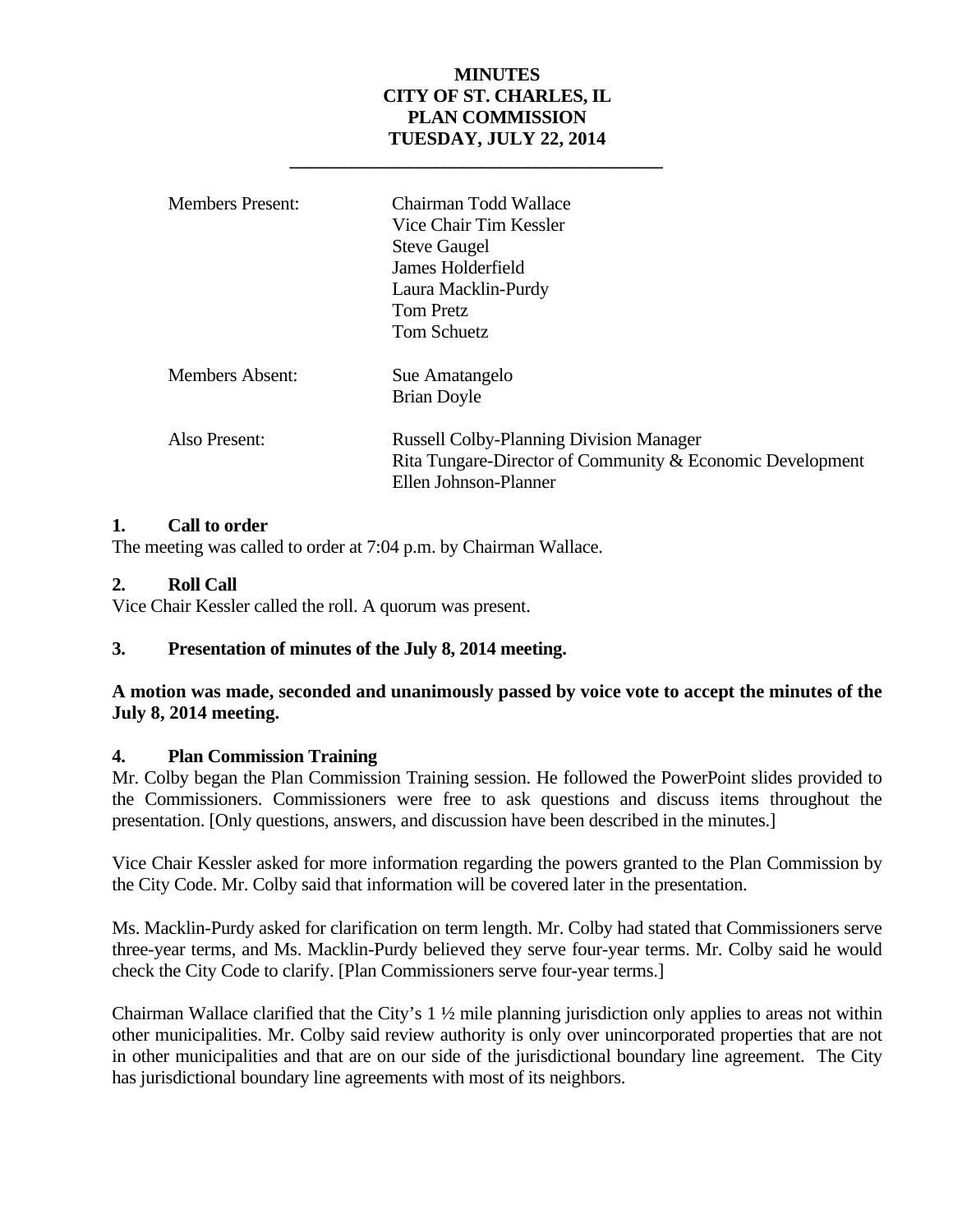Chairman Wallace asked about how the boundary lines are defined. Mr. Colby explained they are intergovernmental agreements between the City and other municipality. The agreements have been negotiated and approved by the City Council.

Ms. Tungare added the City has boundary line agreements with South Elgin, Wayne, Geneva, and West Chicago. The City may be considering an agreement with Campton Hills next year.

Ms. Tungare asked Mr. Colby where the boundary line agreements are shown. Mr. Colby said the planning area shown in the Comprehensive Plan is bounded by those lines. Future land uses are not shown for properties outside of the City's jurisdiction. Staff can provide the Commission with maps showing the boundary line agreement locations.

Vice Chair Kessler clarified that the jurisdictional line is not necessarily  $1 \frac{1}{2}$  miles outside the City's border. He asked whether the agreements ever change. Mr. Colby said yes, the term of the agreements are typically 20 years but could be less and some agreements have been amended.

Mr. Pretz asked about the power Kane County has over unincorporated land within the City's  $1 \frac{1}{2}$  mile jurisdiction. Mr. Colby said unincorporated property is under the zoning and subdivision authority of Kane County so applications for rezoning or subdivision would go through Kane County. If the property is within City's planning area, the County will provide the City with a copy of the application and the opportunity to review it. The City has the authority under state statute to impose its subdivision regulation standards on proposed development and comment on zoning matters.

Mr. Schuetz brought up the issue of video gambling which City Council decided not to discuss when brought up by a representative of Moose Lodge at a recent Council meeting. He thought that Plan Commission is required to review items brought before it, and that personal emotion should not be involved and asked whether City Council is different. Mr. Colby said it relates to what the request was for. All property owners within the City have the right to petition for any zoning request they would like to make. The City is required to schedule a hearing and take the application through the process outlined in the ordinance, since that is part of the applicant's property rights. This right does not apply to other types of regulations that do not fall under the umbrella of zoning. If a zoning requirement prohibits the use of video gambling, someone could petition for the use to be added as a permitted use in the zoning district.

Mr. Schuetz asked why the Plan Commission reviewed medical cannabis and not video gambling. Mr. Colby explained the City made a decision to regulate cannabis through zoning due to location restrictions in the State Statue. Through zoning restrictions, the City has the authority to know where the use will be located. If the City did not regulate cannabis through zoning, it would be open to interpretation as to how the use would be categorized within the permitted use lists.

Mr. Schuetz asked how the cannabis issue is different than video gambling. Mr. Colby said video gambling is not defined in the zoning ordinance. Ms. Tungare said if Council would have said they are open to considering allowing video gambling, they would have directed staff to look into the issue, and there could have been zoning implications. The zoning ordinance could potentially be amended. Council sets policy for the community based on what they think is in the best interest of the city. Based on that, they decided not to discuss the matter.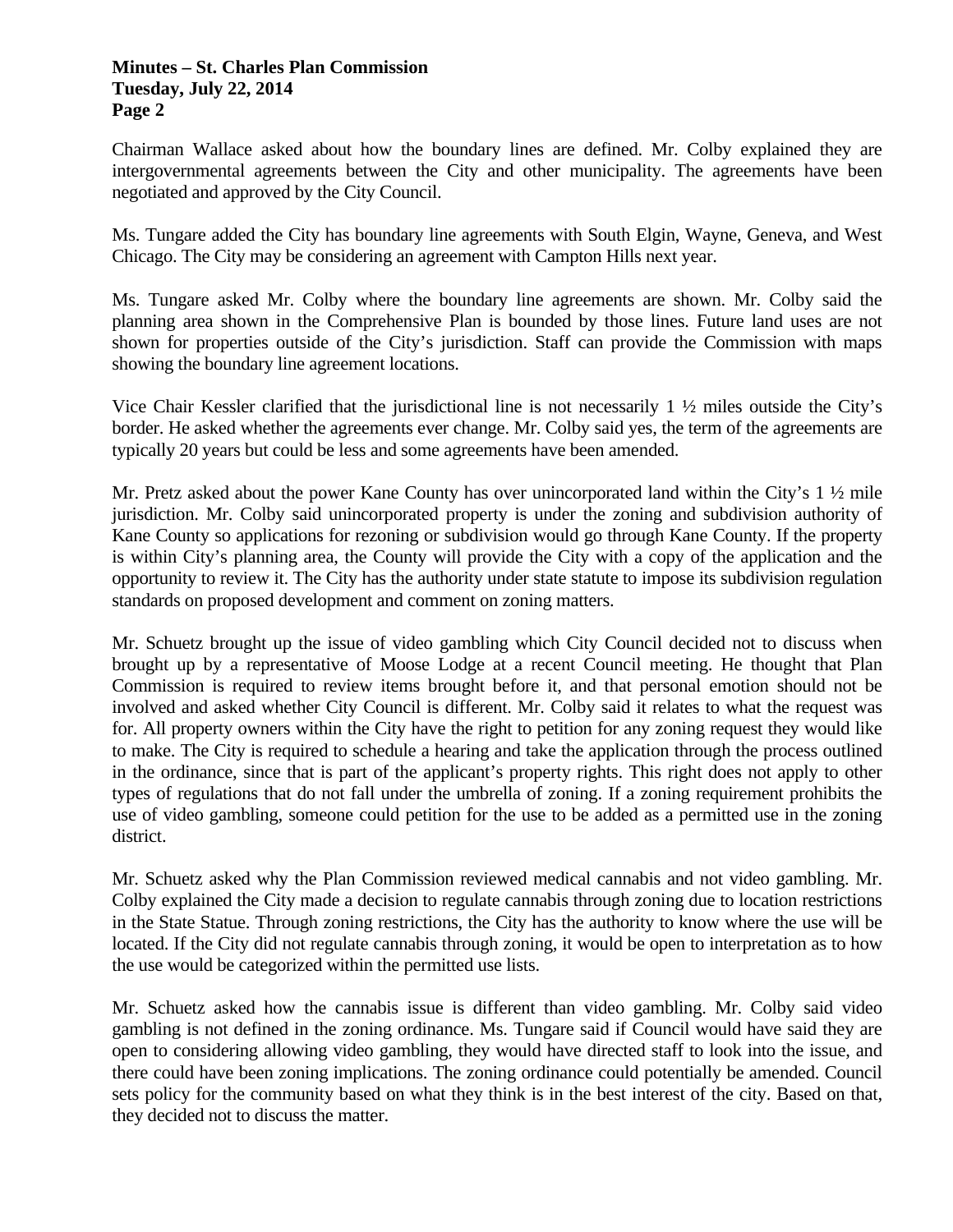Vice Chair Kessler asked whether Moose Lodge could have come at the issue from a different channel. Ms. Tungare said video gambling is regulated differently by the state and a licensing process is involved. If Plan Commission and Council were obligated to consider a zoning application, the other mechanism for them to make a policy decision would be through the licensing, which Plan Commission is not involved with.

Mr. Holderfield asked about drive-through liquor facilities and whether that would go through City Council or Plan Commission. Mr. Colby said the Plan Commission would have to review an application for special use for the drive-through facility. Since liquor is not regulated through zoning ordinance, the application would be reviewed the same way as a restaurant drive-through. Ms. Tungare said Plan Commission would be limited in scope but at City Council, it becomes a broader issue due to liquor licensing. Vice Chair Kessler said that not injecting personal opinions into their decisions is what makes the Plan Commission's job difficult. He said the Commission may sometimes go beyond what is under its purview when making decisions.

Vice Chair Kessler asked Mr. Colby to clarify what "applying ordinance findings" means. Mr. Colby said City Code dictates applications should be reviewed subject to meeting specified findings. The Commission applies the findings to specific situations.

Mr. Scheutz clarified that findings are really criteria.

Vice Chair Kessler asked about standards. Mr. Colby said the Commission looks at what standards are set for certain types of uses and interprets whether those standards are met. Findings require the Commission to assess information and reach a conclusion. Standards are in place for the Commission to assess whether findings are met, or not. A proposal either meets the standards or it does not, but findings require an assessment of information and a conclusion to be reached. Ms. Tungare pointed out the Use Standards chapter of the zoning ordinance that lays out additional criteria that must be met for certain uses.

Vice Chair Kessler gave an example of a finding of fact: that a use does not have any impact on surrounding neighbors. The Commission must decide whether that is true since it is subjective.

Mr. Colby said staff outlines issues and advises the Commission on application of policy through the materials staff provides. It is up to the Commission to consider that information.

Vice Chair Kessler said there are three things the Commission should consider in almost all applications: findings, standards, and policy.

Mr. Pretz asked whether staff works together to review applications. Mr. Colby explained that plans are sent to other departments, like Public Works and Fire, for review and they provide comments. Planning Division staff's role is to take all the information and identify any conflicts, come up with one voice for what City staff is requesting, and put together comments for the developer to consider. Smaller projects that do not impact other departments are reviewed only by the Planning Division. Ms. Tungare said planners serve as project coordinators.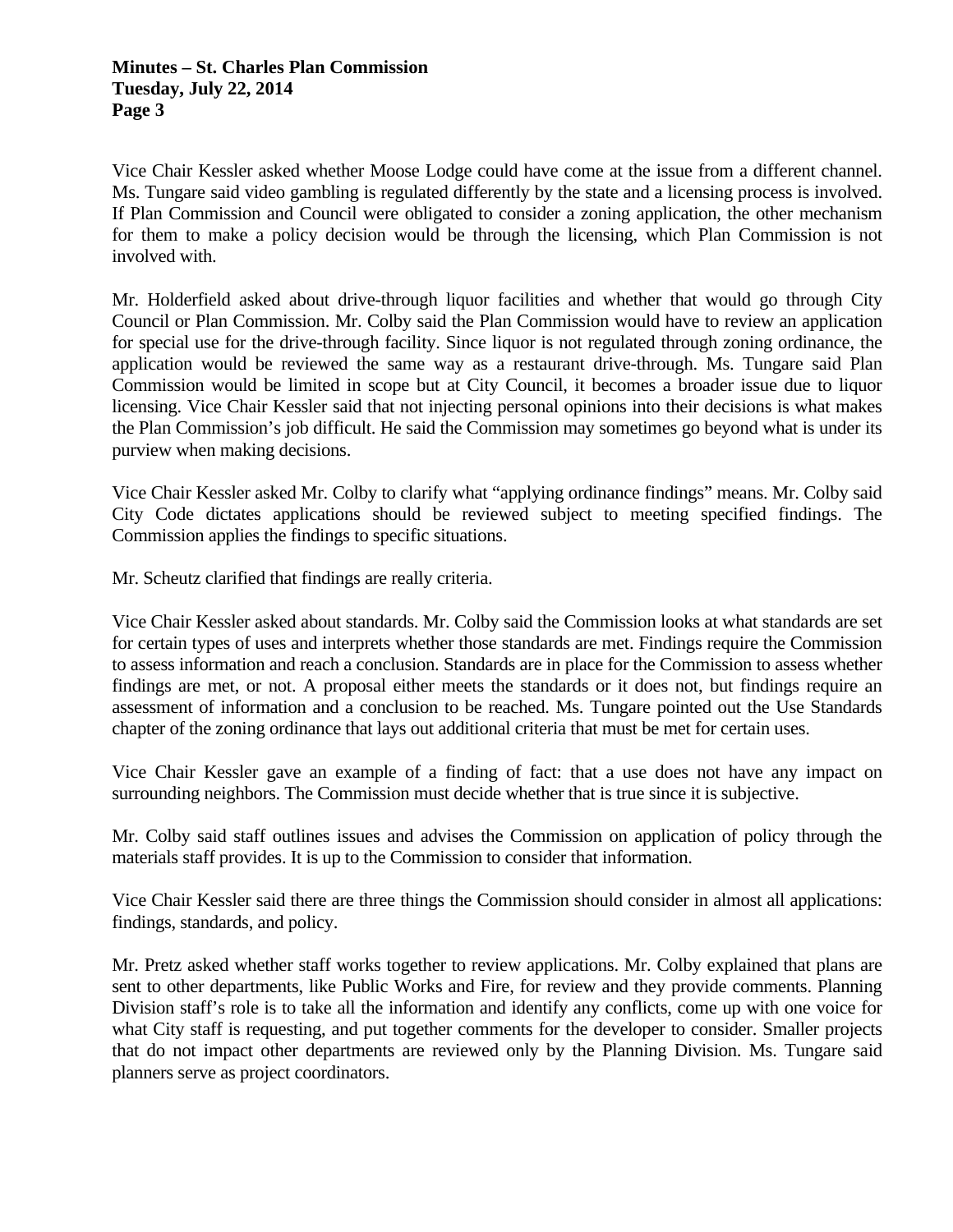Ms. Tungare said the Plan Commission deals primarily with private development. The zoning ordinance regulates private property. Public Works typically deals with public property (like streets and rights-ofway), and Community Development deals with regulating private property. Mr. Colby added that when Plan Commission reviews some PUDS and subdivisions, the development may provide publicly owned improvements, like new streets, that the City will take ownership of after the project is developed. Public Works is closely involved in those cases.

Ms. Macklin-Purdy asked about  $1<sup>st</sup>$  Street and the garage the City takes care of. Mr. Colby said the City was involved with the project and was part applicant with the developer, but Plan Commission looked at the project as a private development. Aspects of the project created publicly owned improvements, but were part of the larger PUD project.

Mr. Scheutz said the Plan Commission does not address streets and infrastructure when reviewing proposals. Mr. Colby said most of the code requirements related to public infrastructure are not up for interpretation or deviation. Plan Commission only reviews aspects related to design and above-grade physical elements.

Mr. Gaugel asked whether an application that meets the zoning ordinance but is inconsistent with the comprehensive plan would come before the Plan Commission. Mr. Colby explained that if the applicant were requesting something that met all criteria of the zoning ordinance, Plan Commission and City Council would be compelled to approve it because the property owner has a right to take advantage of whatever the zoning allows them to do, even if it is contradictory to City policy stated in the comprehensive plan. In that case, the City should have changed the zoning in response to the policy.

Vice Chair Kessler asked about jurisdictional boundaries and the comprehensive plan. Mr. Colby said the planning area shown in the plan only includes parcels on our side of the jurisdictional boundary lines. Where no boundary line agreement exits, the planning area goes to the 1  $\frac{1}{2}$  mile limit.

Mr. Pretz asked about findings of fact and the comprehensive plan. Mr. Colby said the Planned Unit Development and Map Amendment applications incorporate comprehensive plan considerations into the findings of fact because those types of requests deal with changes in land use.

Vice Chair Kessler asked for confirmation that the City can exercise its police power over private property through the zoning ordinance, as granted by the state, and the Plan Commission is part of the process of that power, but it is not necessarily the Commission's power to exercise. Mr. Colby confirmed.

Ms. Macklin-Purdy reported that she visited a car dealership through her work with the Chamber. The owner said the property was originally zoned as a car dealership, but was not used as such for a long time. She asked for clarification that a property does not have to be used as a certain use, but can be. Mr. Colby said for each zoning district, there are list of permitted land uses. Any business listed as permitted has a legal right to operate, provided they can meet other standards of the ordinance, like parking.

Mr. Scheutz said he does not recall the comprehensive plan showing specific R-1, R-2, R-3 districts. Mr. Colby said the plan shows single-family residential, attached residential, and multi-family residential. It does not get into detail; it identifies general locations for types of uses.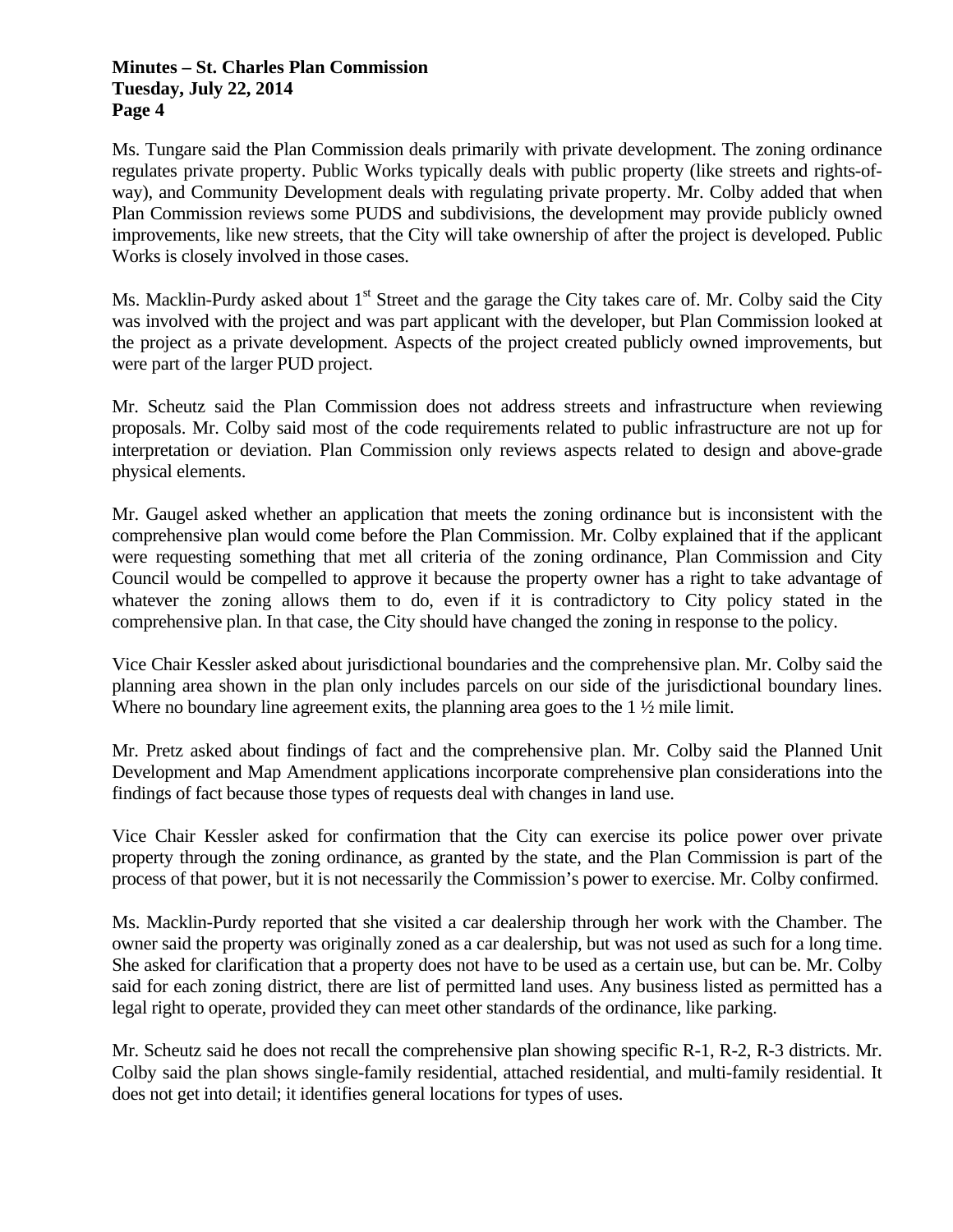Vice Chair Kessler asked if the list of zoning powers in the state statute is similar from state to state. Ms. Tungare said the language may be different, but they are similar for the most part. She thinks Plan Commission has the most difficult job of the City's commissions because its scope of responsibilities is very broad.

Vice Chair Kessler said it seems like most of the findings of fact are based on the list of zoning powers. Mr. Colby said some findings of fact are based on standards, and some are subject to interpretation. Findings of fact address more the purposes of zoning. Ms. Tungare said the work the Commission does is governed by state law, so there are legal implications to our actions; how the Commission arrives at decisions is critical.

Mr. Pretz asked if the list of twelve zoning powers is the complete list of powers. Mr. Colby said they are the twelve powers in the state statute; they can be broken apart into many different regulations, which fall under the umbrella of those powers.

Mr. Schuetz observed that a couple meetings ago, the Commission got hung up on the comprehensive plan and how it could not be changed. He said the Commission should differentiate between the comprehensive plan and zoning to avoid confusion.

Ms. Tungare said the first page of each staff report includes a table that shows the property's zoning, the zoning of surrounding properties, and the comprehensive plan designation. Mr. Colby said the analysis section of the staff report breaks down comprehensive plan considerations and zoning information in separate sections.

Vice Chair Kessler asked about the purpose of the City Council step in the zoning approval process if Planning and Development Committee recommends approval. Mr. Colby said the Committee conducts a similar review as Plan Commission and makes a recommendation. After that meeting, staff drafts an ordinance based on the Committee's recommendation and Council makes a vote. Ms. Tungare said Council really does their work at the Committee level, so that is where they review applications in depth, although not in as much depth as Plan Commission.

Vice Chair Kessler commented review by both the Committee and Council seems redundant. Ms. Tungare said this practice goes back a few decades. City Council takes legislative action at the Council meeting.

Vice Chair Kessler asked whether the staff report the Committee receives is different than what Plan Commission receives and whether the applicants present to the Committee. Mr. Colby said staff reports are typically the same, although the Committee's staff report includes the Plan Commission recommendation and public hearing information. Staff typically presents to the Committee, but the applicant is in attendance to answer questions. Ms. Tungare added that concept plans are typically presented by the applicant.

Vice Chair Kessler stated it seems like an applicant would alter their presentation to the Planning and Development Committee based on feedback from the Plan Commission, and that there could be a problem if the Commission is not reviewing the application based on the same information as the Committee. Mr. Colby said the Committee receives the same application and staff materials as the Plan